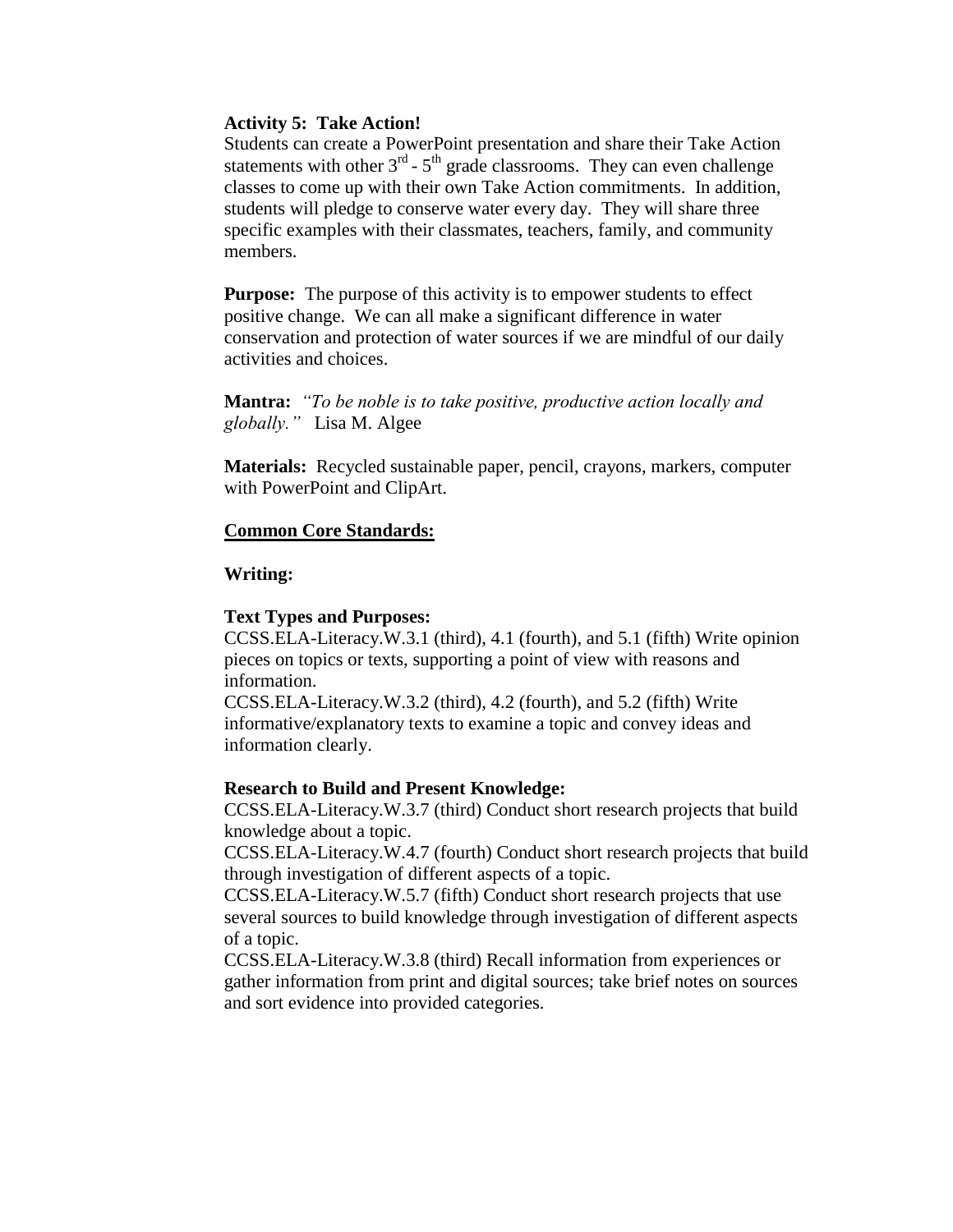## **Next Generation Science Standards (NGSS):**

**Disciplinary Core Idea Progression:** 

*Earth Space Science Progression (ESS3.C): Societal activities have had major effects on the land, ocean, atmosphere, and even outer space. Societal activities can also help protect Earth's resources and environments.* 

**What can we** *all* **do to conserve water and protect water sources from pollution? Let's brainstorm 10 ways together. Here are 6 to get you started:** 

- **1. Take shorter showers.**
- **2. Pick up litter (even if it's not yours) which can easily wash down storm drains and into rivers, seas, and oceans.**
- **3. Pick up after your dog. Dog waste can wash down storm drains and cause bacterial growth in streams, creeks, rivers, lakes, and ponds.**
- **4. Plant your own home/school garden or buy local organic produce (vegetables and fruits).**
- **5. Don't use insecticides or pesticides; they pollute water.**
- **6. Buy recycled sustainable paper. Encourage your school to purchase this paper** *to save rainforests***. Propose this to your school's government council and make it happen.**
- **7.**
- **8.**
- **9.**
- 
- **10.**

**References:** [www.greenschools.net](http://www.greenschools.net/)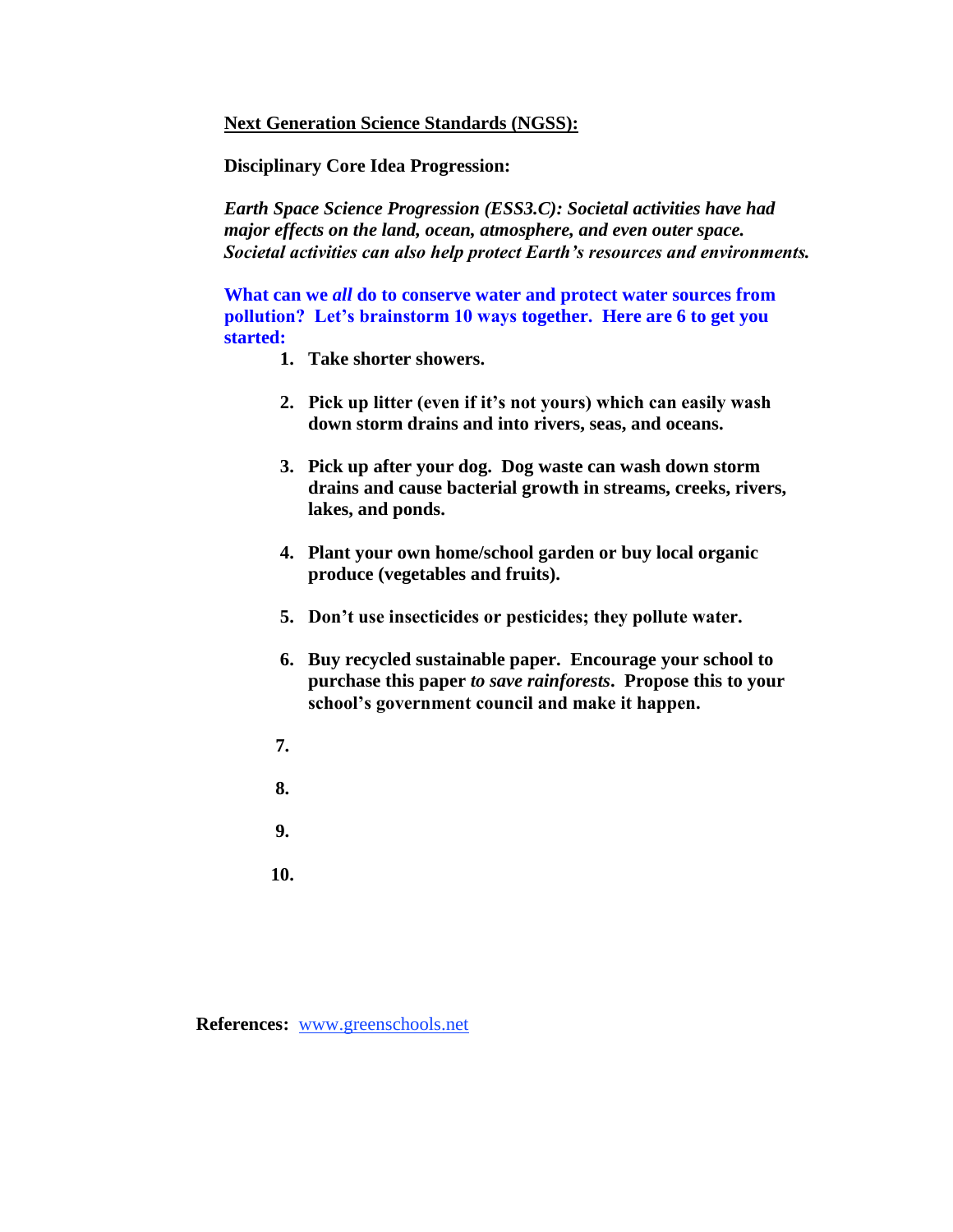# I pledge

# to conserve water every day in the following 3 ways:

| $\boldsymbol{2}$ |  |  |  |
|------------------|--|--|--|
| 2<br>لہ          |  |  |  |